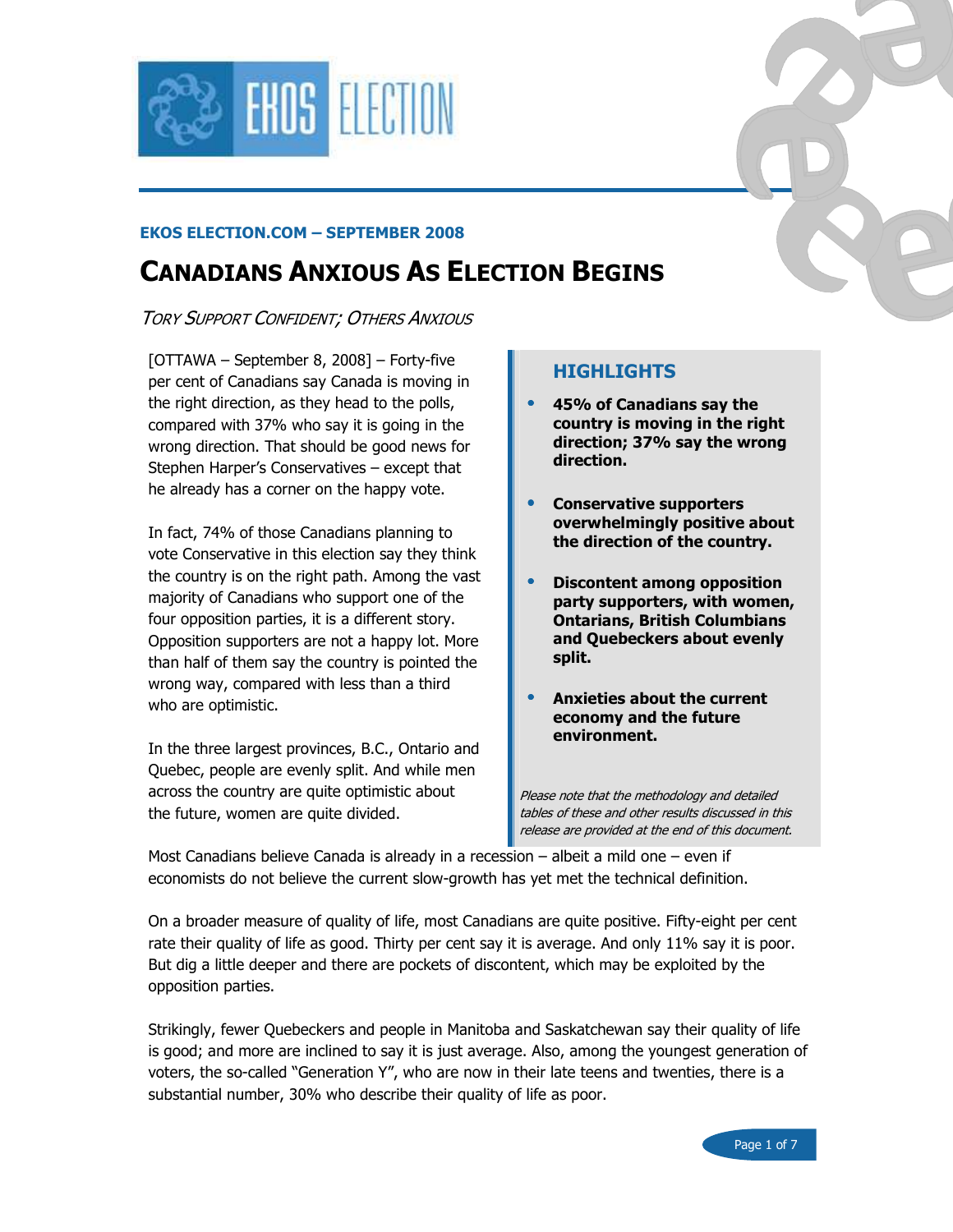

Looking backward, many Canadians are happy with the improvement in their lives, compared with the previous generation, 25 years ago. Half say they are better off; just a quarter say they are worse off; and about a quarter say they are about the same.

Looking forward, however, there is considerable anxiety. Almost half of Canadians (47%) say they think they will be worse off in 25 years than the generation preceding them. Only 18% expect to be better off; and 27% predict they will be about the same. These anxieties are most acute among NDP and Bloc supporters, and least among Tories.

These concerns may be linked to worries about the environment. It is clear that many Canadians recognize that in time we will have to adjust to a "post-carbon" economy, but they are not entirely sure we are ready for it. Although the environment vies with as health and the economy as an issue of most concern in the context of the election, looking further out the matter of climate change looms large. Nearly two-thirds of Canadians believe it will be the most important issue facing the country in the medium- to long-term.

#### Methodology:

Today's poll was conducted using EKOS' unique hybrid internet-telephone research panel, PROBIT<sup>©</sup>. This panel is *randomly* recruited from the general population, meaning that, the only way to be included in PROBIT $^{\circ}$  is through random selection. Unlike opt-in internet-only research panels, PROBIT $^{\circ}$  supports confidence intervals and error testing.

The field dates for this survey are September 2 to September 4, 2008. In total, a random sample of 2000 Canadians aged 18 and over responded to the survey. A sample of this size provides a margin of error of  $+/-$  2.2 percentage points, 19 times out of 20. The margin of error increases when the results are sub-divided (i.e., error margins for sub-groups such as regions).

All the data were statistically weighted to ensure the samples composition reflects that of the actual population of Canada according to Census data.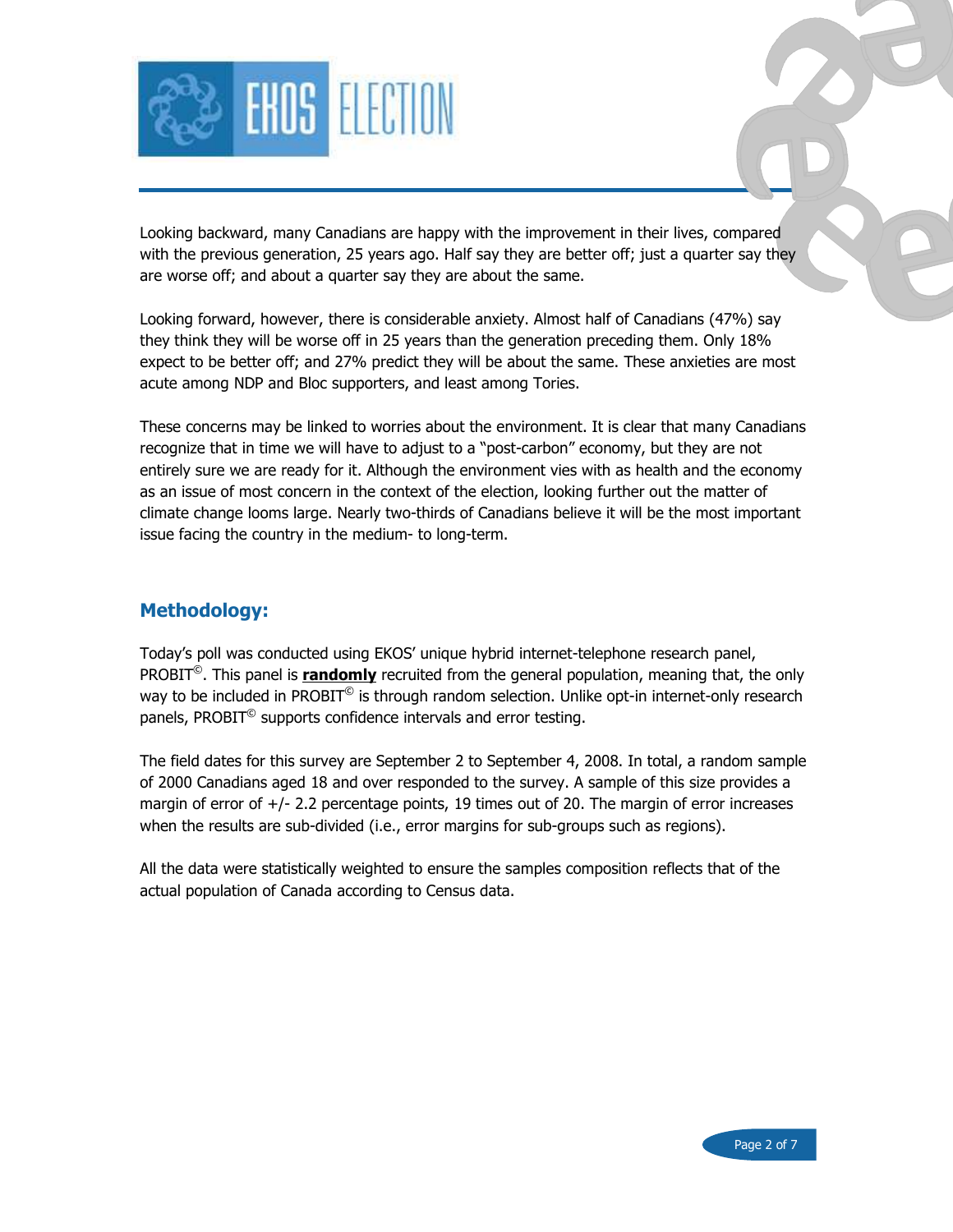



### Detailed Tables:

## Direction of Country

Q. All things considered, would you say the country is moving in the right direction or the wrong direction?

|                             | Canada         |         | <b>BC</b> | AB  | SK/MB | <b>ON</b> | QC  | <b>ATL</b> |
|-----------------------------|----------------|---------|-----------|-----|-------|-----------|-----|------------|
| <b>BASE: Decided Voters</b> | <b>Sep. 08</b> | Jul. 08 |           |     |       |           |     |            |
| $n =$                       | 2000           | 1015    | 281       | 172 | 142   | 731       | 453 | 220        |
| Right direction             | 45             | 57      | 43        | 61  | 51    | 44        | 40  | 46         |
| Wrong direction             | 37             | 33      | 42        | 18  | 36    | 41        | 38  | 34         |
| Don't know/No response      | 18             | 10      | 15        | 21  | 13    | 15        | 22  | 20         |

## Direction of Country (by vote intention)

Q. All things considered, would you say the country is moving in the right direction or the wrong direction?

| BASE: All Canadians    |                       | <b>Federal Vote Intention</b><br>CPC. |                |                   |       |           |  |  |  |  |
|------------------------|-----------------------|---------------------------------------|----------------|-------------------|-------|-----------|--|--|--|--|
| $n =$                  | <b>CANADA</b><br>2000 |                                       | Liberal<br>497 | <b>NDP</b><br>328 | Green | BQ<br>128 |  |  |  |  |
| Right direction        |                       | 74                                    | 34             |                   | 32    | 25        |  |  |  |  |
| Wrong direction        | 37                    | 12                                    |                | 54                | 49    | 49        |  |  |  |  |
| Don't know/No response |                       | 14                                    |                | 14                | 19    |           |  |  |  |  |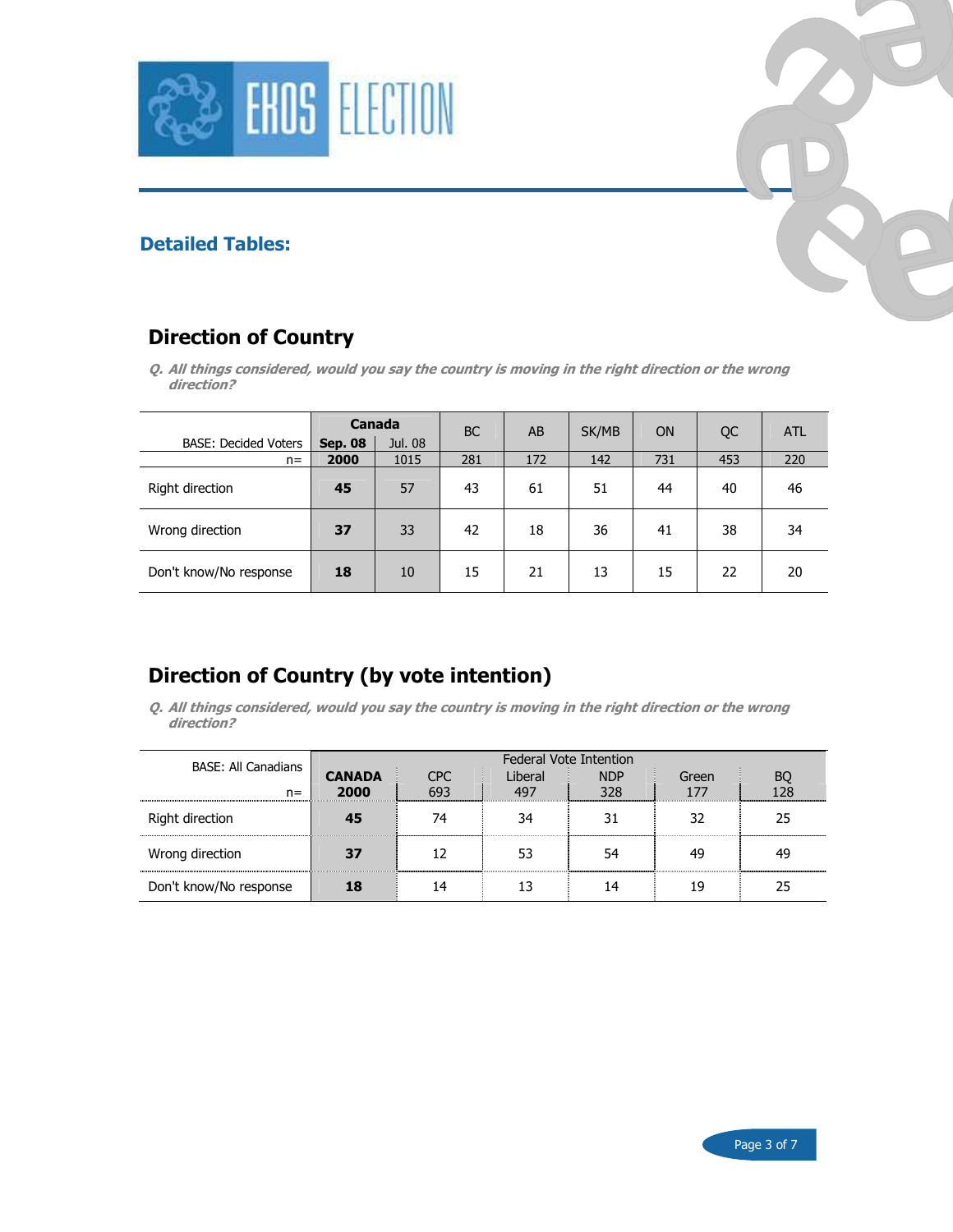

## Quality of Life

Q. In general, how would you rate your quality of life?

| <b>BASE: Decided Voters</b> | Canada | BC. | AB  | SK/MB | <b>ON</b> | QC  | <b>ATL</b> |
|-----------------------------|--------|-----|-----|-------|-----------|-----|------------|
| $n =$                       | 2000   | 281 | 172 | 142   | 731       | 453 | 220        |
| Poor $(1-3)$                | 11     |     | 13  | 19    | 8         | 15  | 10         |
| Average (4)                 | 30     | 23  | 23  | 37    | 26        | 40  | 36         |
| Good (5-7)                  | 58     | 69  | 63  | 44    | 65        | 45  | 54         |

## Quality of Life (by vote intention)

Q. In general, how would you rate your quality of life?

| <b>BASE: All Canadians</b> |               |            |         | <b>Federal Vote Intention</b> |       |     |
|----------------------------|---------------|------------|---------|-------------------------------|-------|-----|
|                            | <b>CANADA</b> | <b>CPC</b> | Liberal | <b>NDP</b>                    | Green | BQ  |
| $n =$                      | 2000          | 693        | 497     | 328                           | 177   | 128 |
| Poor $(1-3)$               | 11            | 8          | 8       | 16                            | 14    | 20  |
| Average (4)                | 30            | 29         | 25      | 31                            | 27    | 38  |
| Good (5-7)                 | 58            | 63         | 66      | 53                            | 59    | 42  |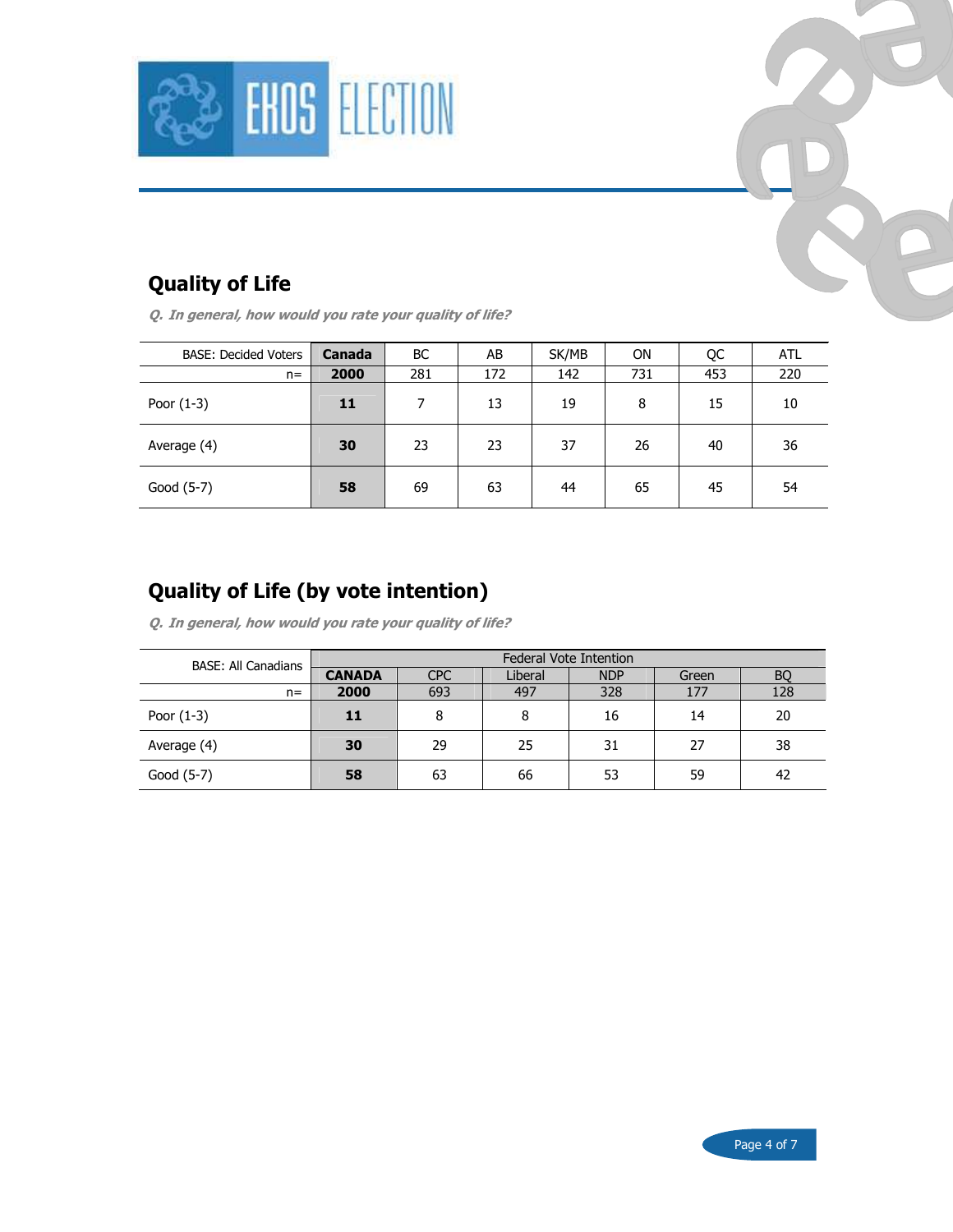



## Quality of Life Compared to Previous Generation

Q. Thinking about your overall quality of life, would you say that you ARE better off, worse off, or about the same as the previous generation was twenty five years ago?

| <b>BASE: Decided Voters</b> | <b>Canada</b> | BC  | AB  | SK/MB | <b>ON</b> | QC  | <b>ATL</b>     |
|-----------------------------|---------------|-----|-----|-------|-----------|-----|----------------|
| $n =$                       | 2000          | 281 | 172 | 142   | 731       | 453 | 220            |
| Better                      | 49            | 42  | 53  | 57    | 54        | 43  | 42             |
| Worse                       | 23            | 26  | 28  | 18    | 20        | 25  | 30             |
| About the same              | 24            | 25  | 18  | 22    | 24        | 28  | 25             |
| Don't know/No response      | 3             | 6   |     | 2     | 3         | 3   | $\overline{2}$ |

## Quality of Life Compared to Previous Generation (by vote intention)

Q. Thinking about your overall quality of life, would you say that you ARE better off, worse off, or about the same as the previous generation was twenty five years ago?

| <b>BASE: All Canadians</b> | <b>Federal Vote Intention</b> |            |         |            |       |           |  |  |  |
|----------------------------|-------------------------------|------------|---------|------------|-------|-----------|--|--|--|
|                            | <b>CANADA</b>                 | <b>CPC</b> | Liberal | <b>NDP</b> | Green | <b>BQ</b> |  |  |  |
| $n =$                      | 2000                          | 693        | 497     | 328        | 177   | 128       |  |  |  |
| Poor $(1-3)$               | 49                            | 55         | 49      | 43         | 47    | 39        |  |  |  |
| Average (4)                | 23                            | 22         | 21      | 32         | 22    | 19        |  |  |  |
| Good (5-7)                 | 24                            | 20         | 27      | 24         | 27    | 41        |  |  |  |
| Don't know/No response     |                               |            |         |            | 3     |           |  |  |  |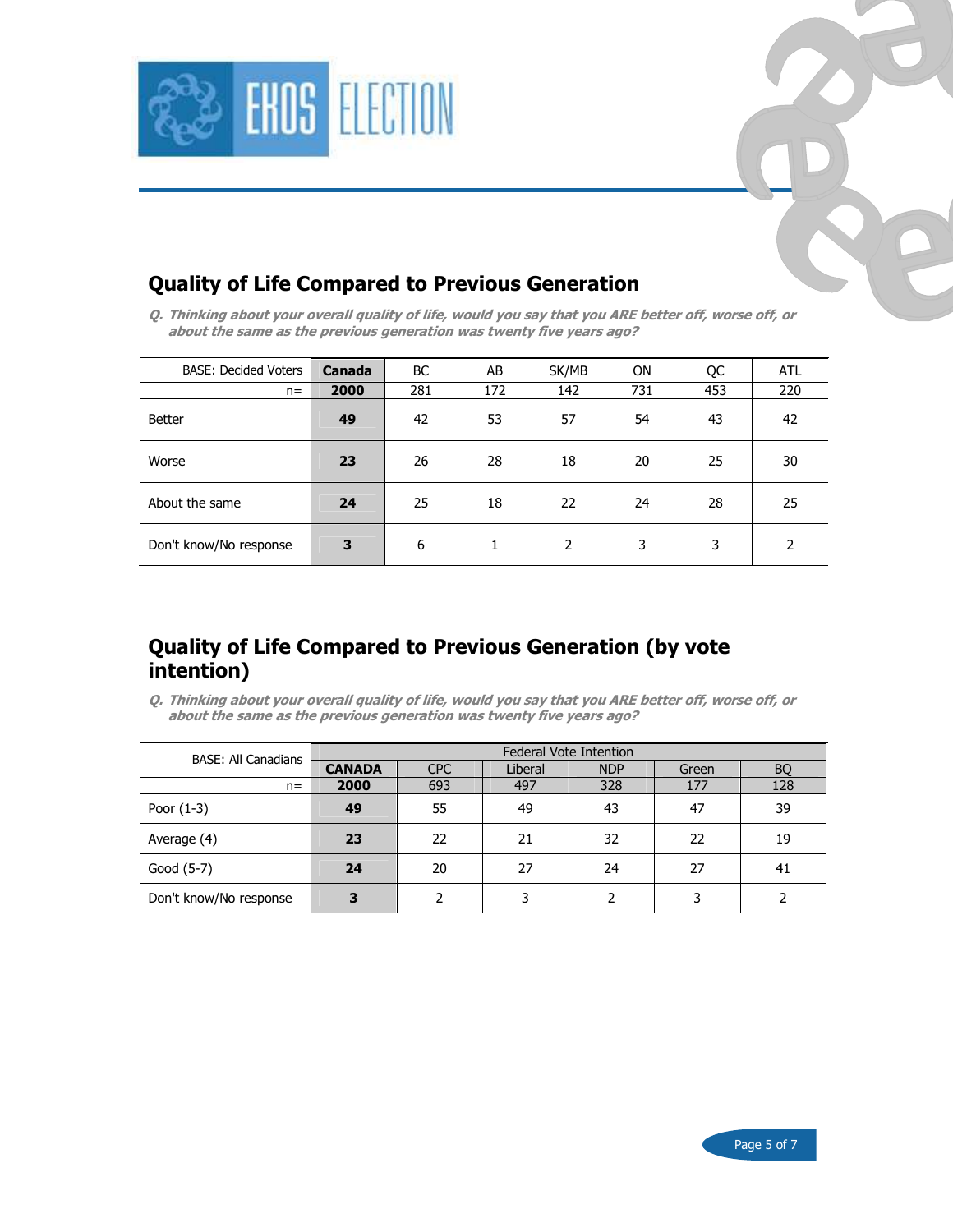



Q. Thinking about your overall quality of life do you think the next generation WILL be better off, worse off, or about the same as you are twenty five years from now?

| <b>BASE: Decided Voters</b> | <b>Canada</b> | <b>BC</b> | AB  | SK/MB | <b>ON</b> | QC  | <b>ATL</b> |
|-----------------------------|---------------|-----------|-----|-------|-----------|-----|------------|
| $n =$                       | 2000          | 281       | 172 | 142   | 731       | 453 | 220        |
| Better                      | 18            | 15        | 18  | 24    | 17        | 22  | 20         |
| Worse                       | 47            | 56        | 41  | 52    | 51        | 37  | 49         |
| About the same              | 27            | 23        | 32  | 21    | 26        | 35  | 17         |
| Don't know/No response      | 7             | 7         | 9   | 3     | 7         | 6   | 15         |

## Quality of Life in the Future (by vote intention)

Q. Thinking about your overall quality of life do you think the next generation WILL be better off, worse off, or about the same as you are twenty five years from now?

| <b>BASE: All Canadians</b> |               |            |         | <b>Federal Vote Intention</b> |       |           |
|----------------------------|---------------|------------|---------|-------------------------------|-------|-----------|
|                            | <b>CANADA</b> | <b>CPC</b> | Liberal | <b>NDP</b>                    | Green | <b>BQ</b> |
| $n =$                      | 2000          | 693        | 497     | 328                           | 177   | 128       |
| Poor $(1-3)$               | 18            | 21         | 22      | 17                            | 10    | 19        |
| Average (4)                | 47            | 42         | 44      | 52                            | 57    | 46        |
| Good (5-7)                 | 27            | 32         | 28      | 25                            | 21    | 28        |
| Don't know/No response     |               |            | 6       | 6                             | 12    |           |